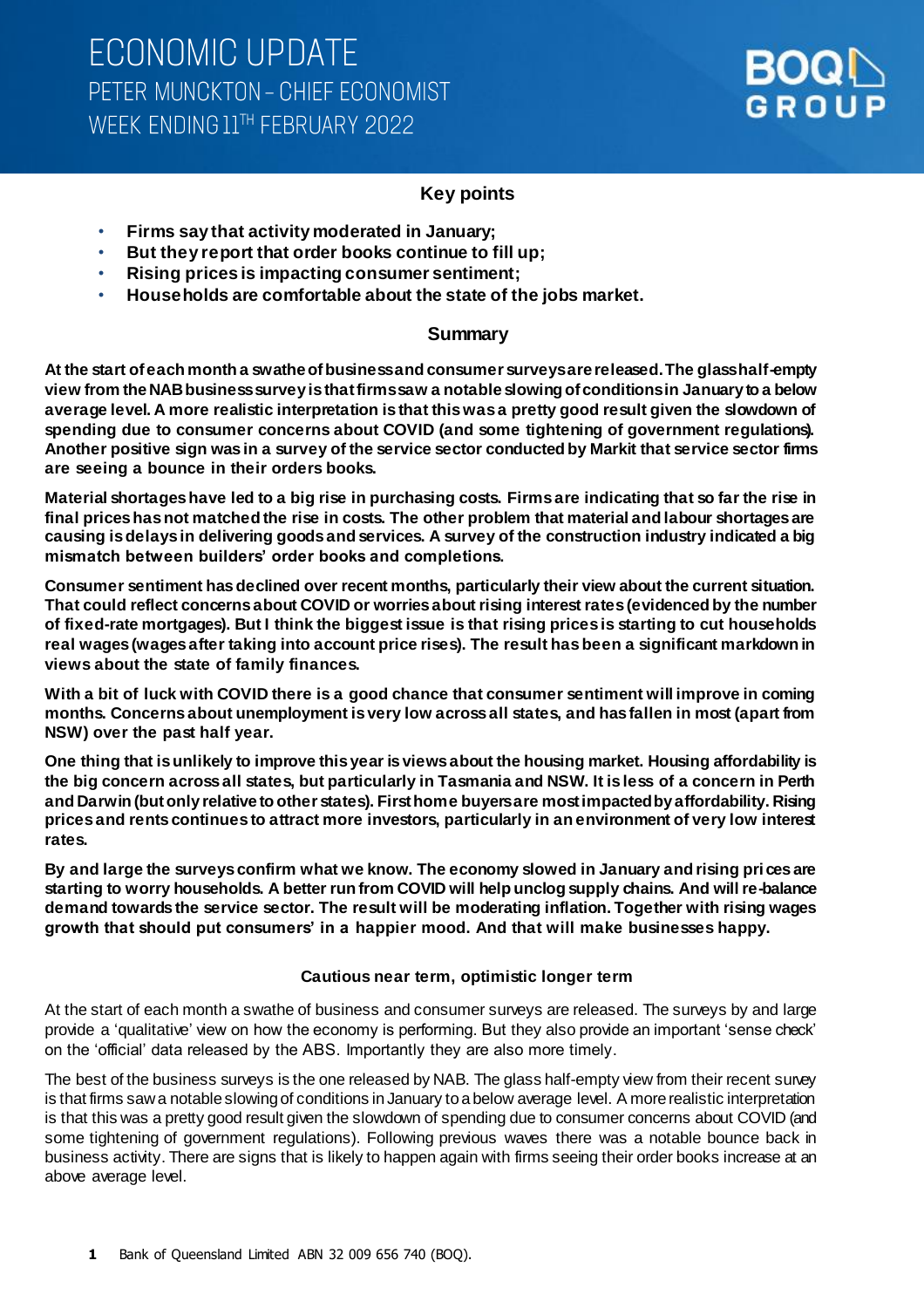# **ECONOMIC UPDATE** PETER MUNCKTON - CHIEF ECONOMIST WEEK FNDING 11TH FEBRUARY 2022



The latest business surveys highlight that stock levels are still low due to strong demand and supply shortages. That combination is leading to strong inflationary pressure, whether that be on prices or labour costs. The NAB surveys also indicated firms' employment intentions were subdued. Maybe that was the indeed the case in January (we will find out soon when the labour market numbers are released on the 17th February). The high level of job ads and vacancies point to strong jobs growth in the months ahead.

Another positive sign was in a survey of the service sector conducted by Markit. That showed that firms in the services sector are seeing a bounce in their order books. A return to strong growth by the services sector will be important to get a better balanced economy that will help reduce inflationary pressure.



A better-balanced economy is important as the supply problems are creating significant issues for the economy. Material shortages have led to a big rise in purchasing costs. There are growing anecdotes that more of these costs are being passed onto customers. But firms are indicating that so far the rise in final prices has not matched the rise in costs. The other problem that material and labour shortages are causing is delays in delivering goods and services. A survey of the construction industry indicated a big mismatch between builders' order books and completions.

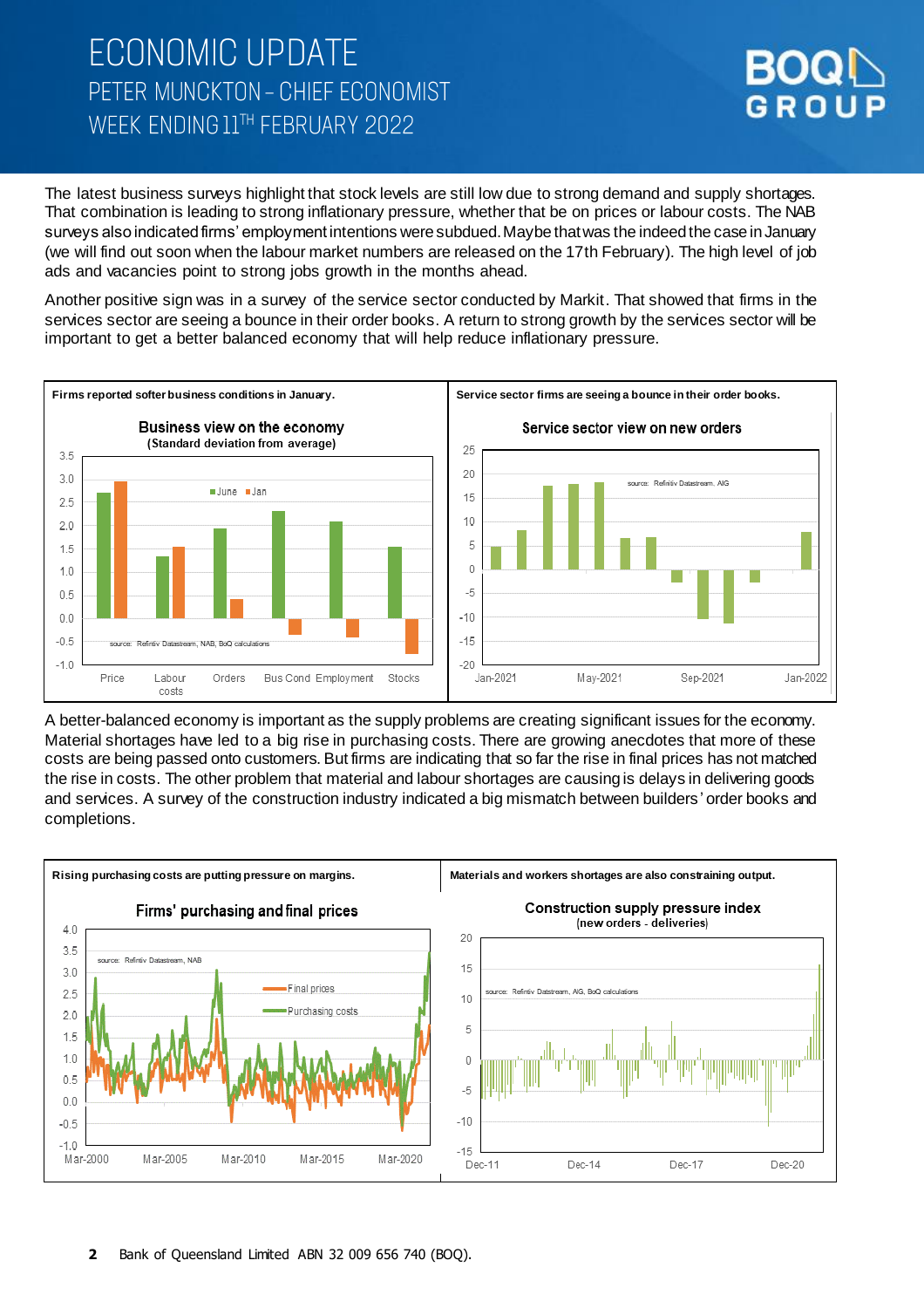# **ECONOMIC UPDATE** PETER MUNCKTON - CHIEF ECONOMIST WEEK ENDING 11TH FEBRUARY 2022



Consumers have also grown more cautious. Sentiment has declined over recent months, particularly their view about the current situation. That could reflect concerns about COVID or worries about rising interest rates (evidenced by the number of fixed-rate mortgages).

But I think the biggest issue is that rising prices is starting to cut households real wages (wages after taking into account price rises). The result has been a significant markdown in views about the state of family finances. Concerns about the potential for ongoing COVID waves and declining real wages has likely also lead to a markdown of views on the economic outlook. Importantly though those views remain positive.



With a bit of luck with COVID there is a good chance that consumer sentiment will improve in coming months. Concerns about unemployment is very low across all states, and has fallen in most (apart from NSW) over the past half year. This is likely to remain the case given the low unemployment rate and high number of job vacancies. A strong jobs market, rising inflation expectations, employer concerns about worker shortages and strong demand for labour all point to rising wage growth over this year (the most important data for the interest rate outlook). The combination of rising wages and some moderation in the inflation rate should see an improvement in consumer confidence as the year progresses.



One thing that is unlikely to improve this year is views about the housing market. House prices across Australia have risen a lot. Rising concerns about inflation are likely to mean that interest rates will increase, almost certainly